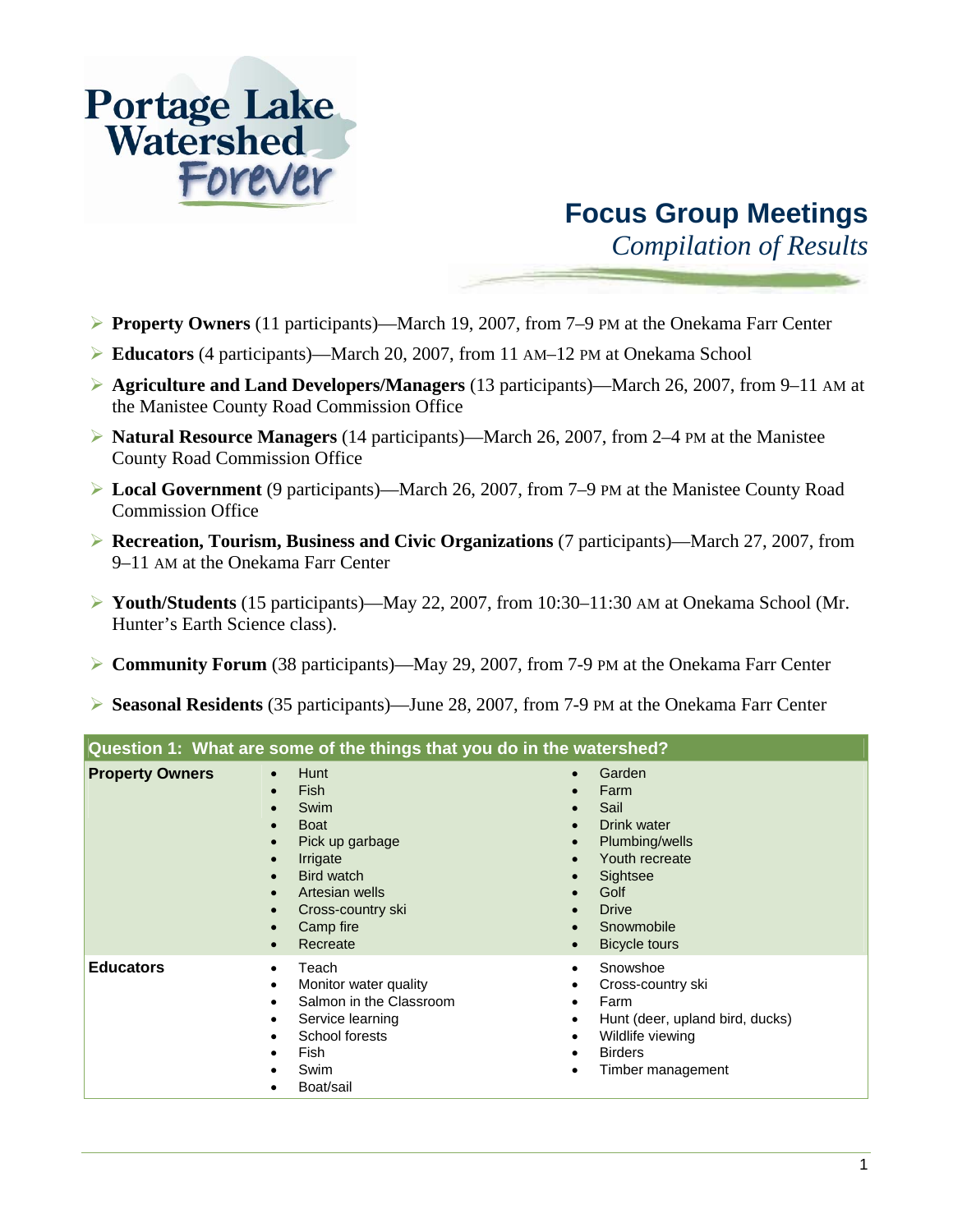| Question 1: What are some of the things that you do in the watershed?              |                                                                                                                                                                                                                                                                                                                                                                                                                                                                                                                                                        |                                                                                                                                                                                                                                                                                                                                                                          |
|------------------------------------------------------------------------------------|--------------------------------------------------------------------------------------------------------------------------------------------------------------------------------------------------------------------------------------------------------------------------------------------------------------------------------------------------------------------------------------------------------------------------------------------------------------------------------------------------------------------------------------------------------|--------------------------------------------------------------------------------------------------------------------------------------------------------------------------------------------------------------------------------------------------------------------------------------------------------------------------------------------------------------------------|
| <b>Agriculture &amp; Land</b><br><b>Developers/Managers</b>                        | Recreate<br>$\bullet$<br>Farm/fruit farming<br>$\bullet$<br>Everything in the watershed has an impact •<br>$\bullet$<br>Excavate<br>$\bullet$<br>Manage timber<br>$\bullet$<br>Alter the land<br>$\bullet$<br>Drink water<br>$\bullet$<br>Use septic systems<br>$\bullet$<br>Irrigate<br>$\bullet$<br>Use groundwater<br>$\bullet$<br><b>Swim</b><br>$\bullet$<br>Fish<br>$\bullet$<br><b>Boat</b><br>$\bullet$                                                                                                                                        | Hunt<br>Promote tourism<br>$\bullet$<br><b>Bike tours</b><br>Hunt morel mushrooms<br>Fertilize<br>$\bullet$<br>Apply pesticides and fungicides<br>Gas and oil drilling and exploration<br><b>Raise families</b><br>Transportation<br>$\bullet$<br>Road maintenance<br>$\bullet$<br>Sewage disposal<br><b>Commercial businesses</b><br>$\bullet$                          |
| <b>Natural Resource</b><br><b>Managers</b>                                         | Live here<br>$\bullet$<br>Regulate certain elements of it<br>٠<br>Boat<br>$\bullet$<br>Fish<br>$\bullet$<br>Swim<br>$\bullet$<br>Maintain roads and related structures<br>$\bullet$<br>(culverts, bridges, spillways, etc.)<br>Dispose of waste<br>$\bullet$<br>Stock fish<br>$\bullet$<br>Get our water supply<br>$\bullet$<br>Drink it<br>$\bullet$<br>Award grants<br>$\bullet$<br>Enjoy aesthetics<br>$\bullet$<br>Send our kids to school<br>$\bullet$<br>Implement local zoning<br>$\bullet$<br>Implement state regulatory programs<br>$\bullet$ | Store fuel<br>$\bullet$<br>Marinas<br>Brine injection<br>Pave<br>Salt and brine roads<br>Work/business<br>Agriculture/farming<br>$\bullet$<br>Bird watch<br>Hunt<br>$\bullet$<br>Raise livestock<br>Educate<br>$\bullet$<br>Oil production<br>Forestry practices<br>$\bullet$<br>Golf<br>$\bullet$<br>Development<br>$\bullet$<br>Fertilize/apply chemicals<br>$\bullet$ |
| <b>Local Government</b>                                                            | Recreate<br>$\bullet$<br>Swim<br>$\bullet$<br>Fish<br>$\bullet$<br>Keep the water clean<br>$\bullet$<br>Agriculture/farming<br>$\bullet$<br>Fish reproduction<br>$\bullet$<br>Golf<br>Schools/education<br><b>Hunt</b><br>$\bullet$<br>I ive<br>Work<br>Walk<br>Exercise                                                                                                                                                                                                                                                                               | Look for mushrooms<br>$\bullet$<br><b>Boat</b><br>$\bullet$<br>Enjoy the natural beauty<br>Color tour<br>Go to Portage Point Inn<br>$\bullet$<br>Eat<br>$\bullet$<br>Real estate development<br>Enjoy history of the area<br>Volunteer<br>Use beaches<br>Cross-country ski<br>Snowmobile                                                                                 |
| <b>Recreation, Tourism,</b><br><b>Business &amp; Civic</b><br><b>Organizations</b> | Boat<br>$\bullet$<br>Swim<br>$\bullet$<br>Watch sunsets<br>$\bullet$<br>Run businesses<br>Beach walk<br>$\bullet$<br>Enjoy views<br>$\bullet$<br>Go to school<br>$\bullet$<br>Camp<br>$\bullet$<br>Cross-country ski<br>$\bullet$<br>Fish<br>$\bullet$<br>Ice skate<br>$\bullet$<br>Picnic<br>$\bullet$<br>Real estate sales/development<br>Farming/agriculture<br>٠                                                                                                                                                                                   | Eat local produce and fruit<br>$\bullet$<br>Garden<br>Get inspiration<br><b>Bonfires</b><br>Fireworks<br>Use public access<br>Enjoy music and other entertainment<br>Paint lake scenes<br>Photography<br>Make a living<br>Drink water<br>Dispose of waste water<br>Heat and cool houses/buildings<br>Hunt<br>$\bullet$                                                   |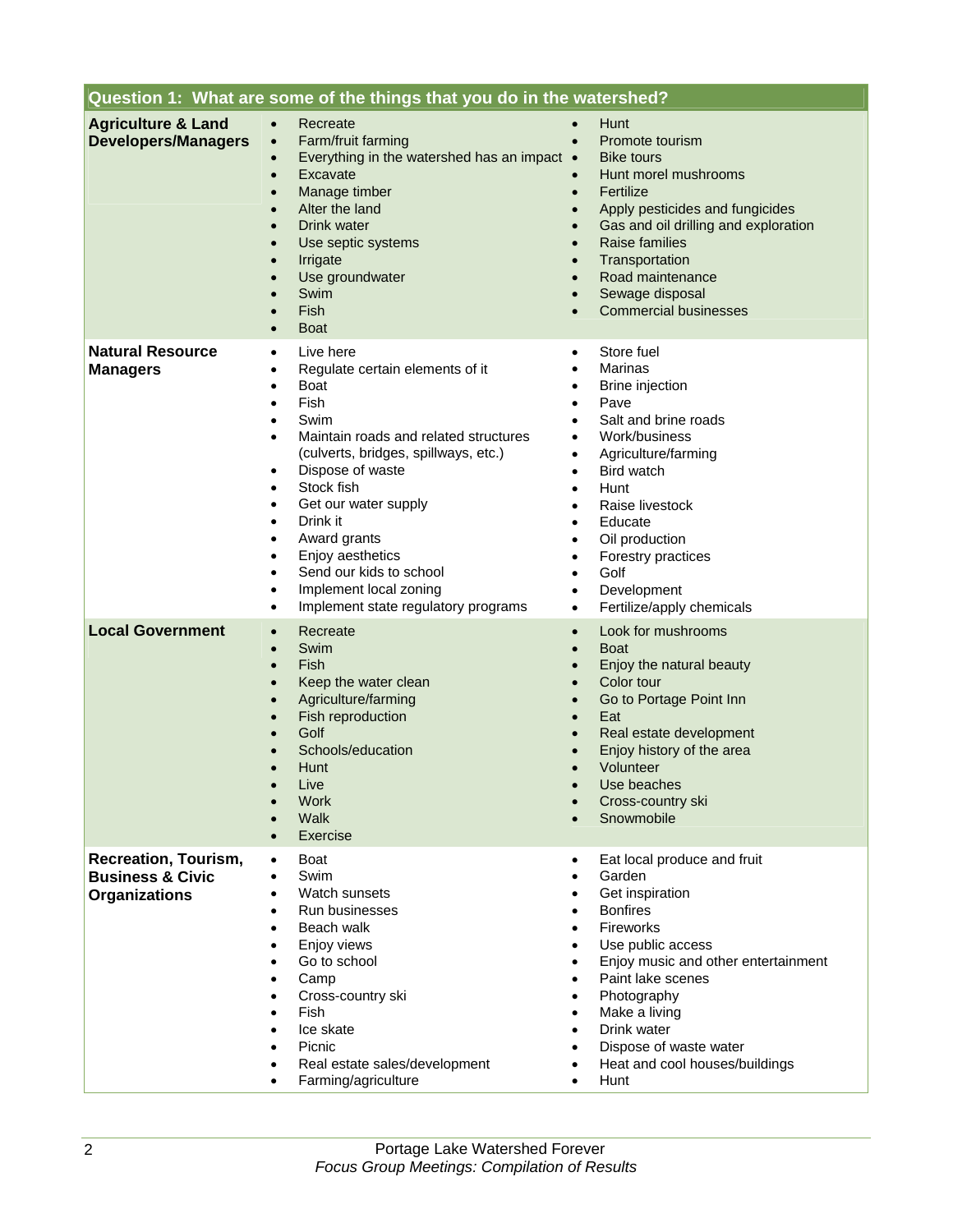| Question 1: What are some of the things that you do in the watershed? |                                                                                                                                                                                                                                                                                                                                                                                                              |                                                                                                                                                                                                                                                                                                                                   |
|-----------------------------------------------------------------------|--------------------------------------------------------------------------------------------------------------------------------------------------------------------------------------------------------------------------------------------------------------------------------------------------------------------------------------------------------------------------------------------------------------|-----------------------------------------------------------------------------------------------------------------------------------------------------------------------------------------------------------------------------------------------------------------------------------------------------------------------------------|
| <b>Youth/Students</b>                                                 | Farm<br>$\bullet$<br><b>Fish</b><br>$\bullet$<br>Golf<br><b>Boat</b><br>Tube<br>Swim<br>Hunt deer and ducks<br>$\bullet$<br>Garden<br>$\bullet$                                                                                                                                                                                                                                                              | <b>Drive</b><br>$\bullet$<br>Go to school<br><b>Work</b><br><b>Drink water</b><br>Live<br>Snowmobile<br>Sled                                                                                                                                                                                                                      |
| <b>Seasonal Residents</b>                                             | Swim<br>$\bullet$<br><b>Boat</b><br>$\bullet$<br>Fish<br>$\bullet$<br>Water ski<br>Jet ski<br>Snorkel<br>Walk beach<br>Enjoy woods and variety of trees<br>Enjoy views<br>Pick fruit and eat fresh produce<br>Bird watch<br>$\bullet$<br>View wildlife<br>٠<br>Go to Camp Tosebo<br>$\bullet$<br>Go to Portage Point Inn<br>$\bullet$<br>Refresh spirit<br>$\bullet$<br>Keep coming back<br>٠<br><b>Bike</b> | Hike<br>$\bullet$<br>Golf<br>Cross-country ski<br>Farm (organic)<br>Garden<br>Go to pier<br>Access Lake Michigan<br>Drink spring water<br>Watch stars<br>Appreciate clean air<br>Drive scenic roads<br>Enjoy small, safe, friendly community<br>Enjoy connection to arts<br>Go to hardware store<br>Eat out<br>Visit library<br>٠ |
| <b>Additions from</b><br><b>Community Forum</b>                       | Use wetlands to clean water<br>$\bullet$                                                                                                                                                                                                                                                                                                                                                                     |                                                                                                                                                                                                                                                                                                                                   |

| Question 2: What do you consider to be some of the biggest problems facing the Portage Lake |
|---------------------------------------------------------------------------------------------|
| <b>Watershed right now?</b>                                                                 |

| <b>Property Owners</b>                                      | Pollution<br>$\bullet$<br>Lawn fertilizer<br>$\bullet$<br>Fertilizer and pesticides from agriculture<br>$\bullet$<br>Septic tanks (potentially)<br>$\bullet$<br>Road erosion<br>$\bullet$<br>Erosion in general<br>$\bullet$<br>Road salt<br>$\bullet$<br>Overuse by fisherman and boaters<br>$\bullet$<br>Past restorations gone bad (road repairs)<br>$\bullet$<br>Deforestation<br>Population growth<br>Inability of aquifers to filter water as fast<br>$\bullet$<br>as the population is growing | Chemicals that enter aquifers without<br>being filtered<br>Blight/garbage<br>$\bullet$<br>Invasive species (zebra mussels)<br>Filling in wetlands<br>Storm sewer overflow<br>Government entities/regulations<br>Leaf burning<br>No public water system (potentially)<br>$\bullet$<br>Beach garbage/cinders/broken concrete |
|-------------------------------------------------------------|-------------------------------------------------------------------------------------------------------------------------------------------------------------------------------------------------------------------------------------------------------------------------------------------------------------------------------------------------------------------------------------------------------------------------------------------------------------------------------------------------------|----------------------------------------------------------------------------------------------------------------------------------------------------------------------------------------------------------------------------------------------------------------------------------------------------------------------------|
| <b>Educators</b>                                            | Population expansion<br>$\bullet$<br>Old septic systems/those not maintained<br>$\bullet$<br>Lack of sewer around lake<br>$\bullet$<br>Total phosphorus<br>$\bullet$<br>Farm runoff from manure and fertilizer<br>$\bullet$<br>(potentially)<br>Some cherry & apple farm<br>$\bullet$<br>fertilizers/pesticides (potentially)                                                                                                                                                                         | Introduction of exotic species (increased<br>$\bullet$<br>clarity of lake)<br>Avian predators (cormorants)<br>$\bullet$<br>Limited public access<br>Slant drilling under Portage Lake                                                                                                                                      |
| <b>Agriculture &amp; Land</b><br><b>Developers/Managers</b> | Well water quality (mud)<br>$\bullet$<br>Suspected impacts of oil wells on water<br>$\bullet$<br>well<br>Unknown septic system conditions<br>$\bullet$                                                                                                                                                                                                                                                                                                                                                | Unmanaged/mismanaged public access<br>$\bullet$<br>Lack of enforcement resources (police)<br>$\bullet$<br>Loss of public lands<br>Invasive weeds in lake                                                                                                                                                                   |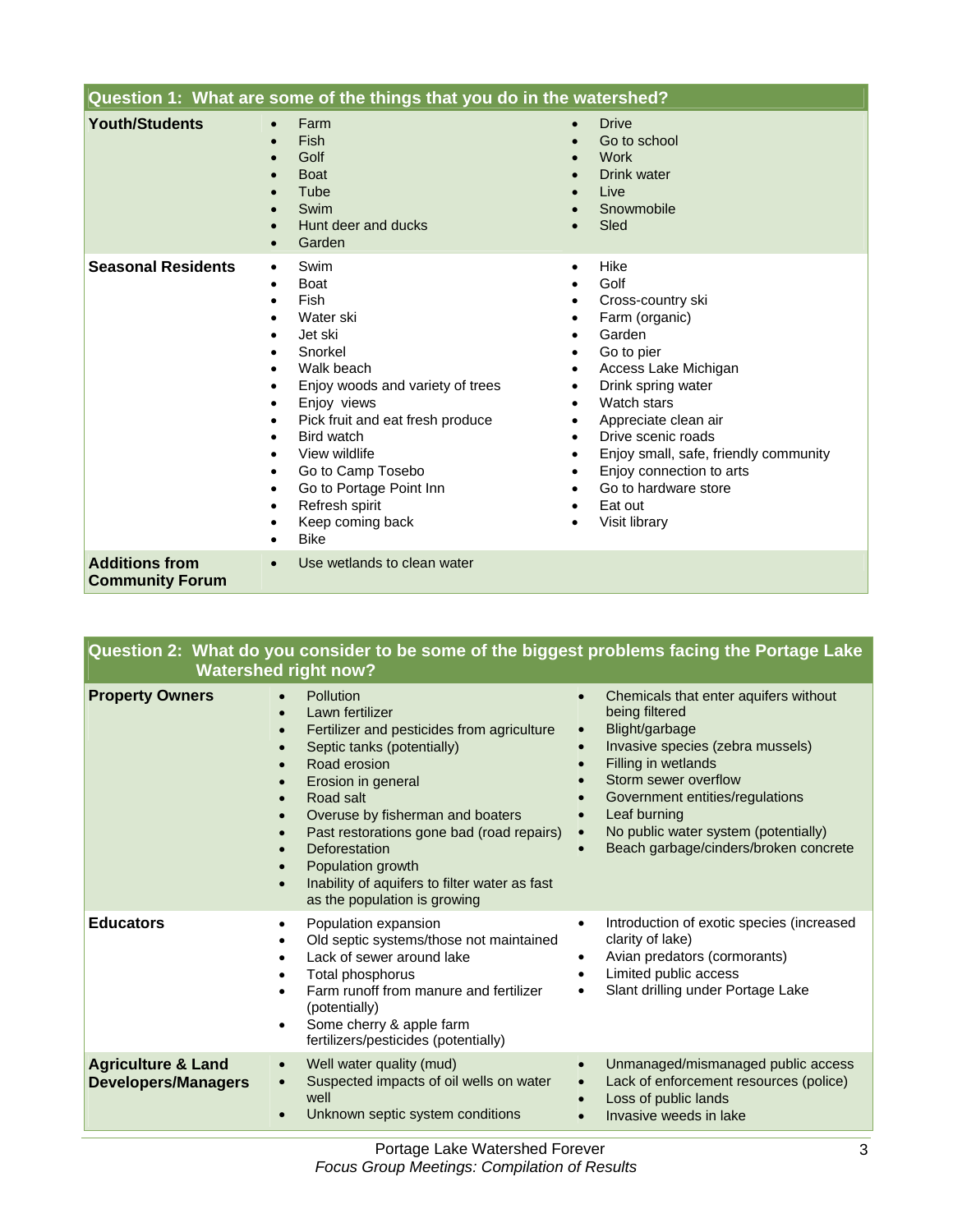| Question 2: What do you consider to be some of the biggest problems facing the Portage Lake<br><b>Watershed right now?</b> |                                                                                                                                                                                                                                                                                                                                                                                                                                                                                                                                 |                                                                                                                                                                                                                                                                                                                                                                                                                                                                                                                                                                                                                         |
|----------------------------------------------------------------------------------------------------------------------------|---------------------------------------------------------------------------------------------------------------------------------------------------------------------------------------------------------------------------------------------------------------------------------------------------------------------------------------------------------------------------------------------------------------------------------------------------------------------------------------------------------------------------------|-------------------------------------------------------------------------------------------------------------------------------------------------------------------------------------------------------------------------------------------------------------------------------------------------------------------------------------------------------------------------------------------------------------------------------------------------------------------------------------------------------------------------------------------------------------------------------------------------------------------------|
|                                                                                                                            | Invasive species<br>Aging of the lake<br><b>Building on wetlands</b><br>Lack of care for beaches<br>Low water levels<br>Not enough water quality monitoring<br>Shallow channel depth<br>Lack of understanding of hydrology leads<br>to misuse of water<br>Uncapped wells<br>$\bullet$<br>Lack of unity among lake property owners<br>on goals                                                                                                                                                                                   | Fertilizing (lawns, etc.)<br>$\bullet$<br>Historical change in fish populations and<br>$\bullet$<br>increased weeds<br>Lack of job opportunities for youth and<br>$\bullet$<br>others<br>Lack of support for economic<br>$\bullet$<br>development in the watershed<br>Increasing barriers to access and views<br>$\bullet$<br>Losing trees on ridge lines<br>$\bullet$<br>Swans<br>$\bullet$                                                                                                                                                                                                                            |
| <b>Natural Resource</b><br><b>Managers</b>                                                                                 | Septic systems<br>$\bullet$<br>Excess nutrients, fertilizers, pesticides<br>Exotic species<br>٠<br>Fish disease<br>Shoreline development<br>٠<br>Invasive species<br>$\bullet$<br>Weed growth<br>$\bullet$<br>Sustainable access through the channel<br>$\bullet$<br>Lack of knowledge about impact of<br>$\bullet$<br>activities on water quality<br>Impact of land development/subdivisions<br>$\bullet$<br>on surface water runoff<br>Loss of wetlands<br>٠                                                                  | Development pressures to block views of<br>$\bullet$<br>lake<br>Quantity of storm water runoff<br>٠<br>Atmospheric deposition<br>$\bullet$<br>Lack of jobs<br>$\bullet$<br>Need to manage tourism<br>$\bullet$<br>Boater stewardship<br>$\bullet$<br>Lack of land use management capacity<br>$\bullet$<br>Increased boating<br>$\bullet$<br>Reaching/educating tourists and seasonal<br>$\bullet$<br>residents<br>Abandoned wells<br>$\bullet$<br>Potential for water withdrawal<br>$\bullet$                                                                                                                           |
| <b>Local Government</b>                                                                                                    | Need to dredge channel<br>$\bullet$<br>Not enough/changes in fish stocking<br>$\bullet$<br>Invasive species<br>$\bullet$<br>Alteration of food chain by invasive<br>$\bullet$<br>species<br>Low water level<br>Development too close to lake<br>Development on wetlands<br>Waste disposal and septic systems<br>Run off<br>Not enough communication/collaboration<br>among various local government<br>agencies<br><b>Fertilizers</b><br>$\bullet$<br>Boat/ship waste<br>Human abuse of environment<br>Threats to views of lake | Not enough/adequate boater access<br>$\bullet$<br>Lack of parking for access/boaters/users<br>$\bullet$<br>No central water supply<br>$\bullet$<br>Threat of water withdrawal<br>$\bullet$<br>Uncapped wells<br>$\bullet$<br>Overuse of lake<br>$\bullet$<br>Over-harvest of fish<br>$\bullet$<br>Overdevelopment<br>$\bullet$<br>Rising taxes make it difficult for average<br>$\bullet$<br>people to live here<br>Change in demographics to an aging<br>$\bullet$<br>population and fewer young families<br>Some seasonal residents don't care<br>Lack of education<br>Some residents aren't open to change<br>Apathy |
| <b>Recreation, Tourism,</b><br><b>Business &amp; Civic</b><br><b>Organizations</b>                                         | Not enough public access<br>Exotic species<br>Lack of affordability<br>Need more families living here<br>Lack of economic opportunity<br>Lack of diversity<br>Weeds in the lake<br>Keeping the channel dredged<br>Complex/confusing multi-government<br>regulations<br>Unknown future of school                                                                                                                                                                                                                                 | Complete/accurate water quality data<br>٠<br>Lack of resources and money<br>٠<br>Lack of management of hydrology<br>$\bullet$<br>Building on fragile environments<br>$\bullet$<br>Lack of education for children and<br>$\bullet$<br>transplants<br>Lack of family-oriented facilities and<br>٠<br>access<br>Golf courses<br>٠<br>Pesticides and herbicides<br>$\bullet$                                                                                                                                                                                                                                                |
| <b>Youth/Students</b>                                                                                                      | Population growth<br>Development pressures<br>Waste entering watershed<br>Phosphorus levels<br>$\bullet$                                                                                                                                                                                                                                                                                                                                                                                                                        | Invasive species<br>$\bullet$<br>Presence of E. coli<br>$\bullet$<br>Erosion (general and stream bank)<br>$\bullet$<br>Lower water levels<br>$\bullet$                                                                                                                                                                                                                                                                                                                                                                                                                                                                  |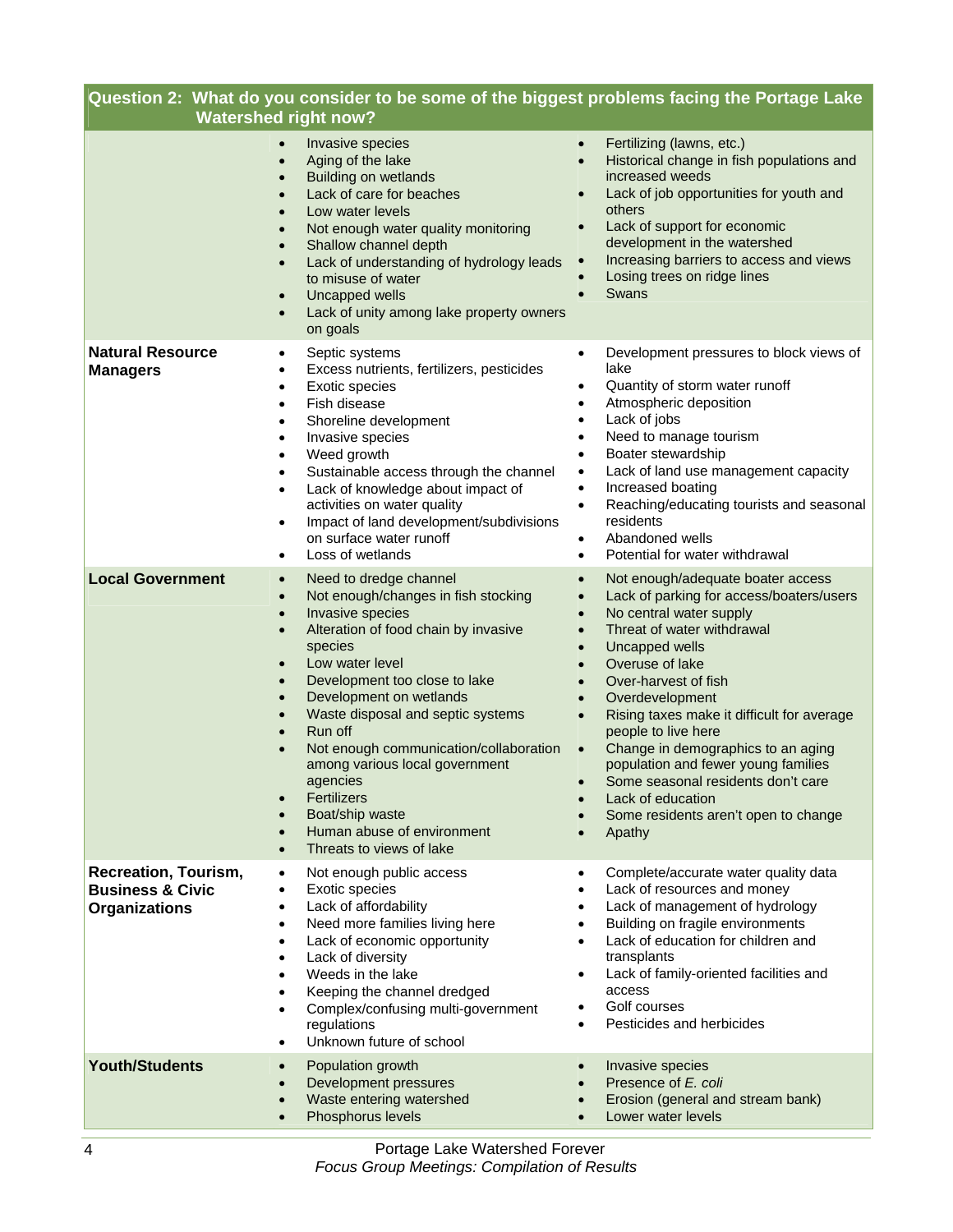## **Question 2: What do you consider to be some of the biggest problems facing the Portage Lake Watershed right now?**

|                                                 | Weed growth<br>$\bullet$<br>Fish disease                                                                                                                                                                                                                                                                                                                                                                                                   | Lack of good jobs<br>$\bullet$                                                                                                                                                                                                                                                                                                                                                                 |
|-------------------------------------------------|--------------------------------------------------------------------------------------------------------------------------------------------------------------------------------------------------------------------------------------------------------------------------------------------------------------------------------------------------------------------------------------------------------------------------------------------|------------------------------------------------------------------------------------------------------------------------------------------------------------------------------------------------------------------------------------------------------------------------------------------------------------------------------------------------------------------------------------------------|
| <b>Seasonal Residents</b>                       | Sewage/E. coli<br>٠<br>Invasive species (zebra mussels)<br>$\bullet$<br>Weeds<br>$\bullet$<br>Old trash in gulleys (abandoned cars,<br>$\bullet$<br>appliances, fuel tanks)<br>Oil and gas drilling<br>$\bullet$<br>Uncontrolled development<br>$\bullet$<br>Lack of enforcement<br>Lack of population diversity (age, race)<br>Not enough water quality monitoring<br>٠<br>Lack of a single source of factual<br>$\bullet$<br>information | Feeling "out of the loop" when not living in<br>$\bullet$<br>area<br>Lack of control because can't vote<br>Communication challenges between<br>community and seasonal residents<br>Not dredging/channel filling<br>Low lake levels<br>Lack of community drug store and<br>$\bullet$<br>gathering place<br>Unsightly building/blight<br>$\bullet$<br>Runoff that carries nutrients and sediment |
| <b>Additions from</b><br><b>Community Forum</b> | Dog waste on beaches and near lake<br>$\bullet$                                                                                                                                                                                                                                                                                                                                                                                            |                                                                                                                                                                                                                                                                                                                                                                                                |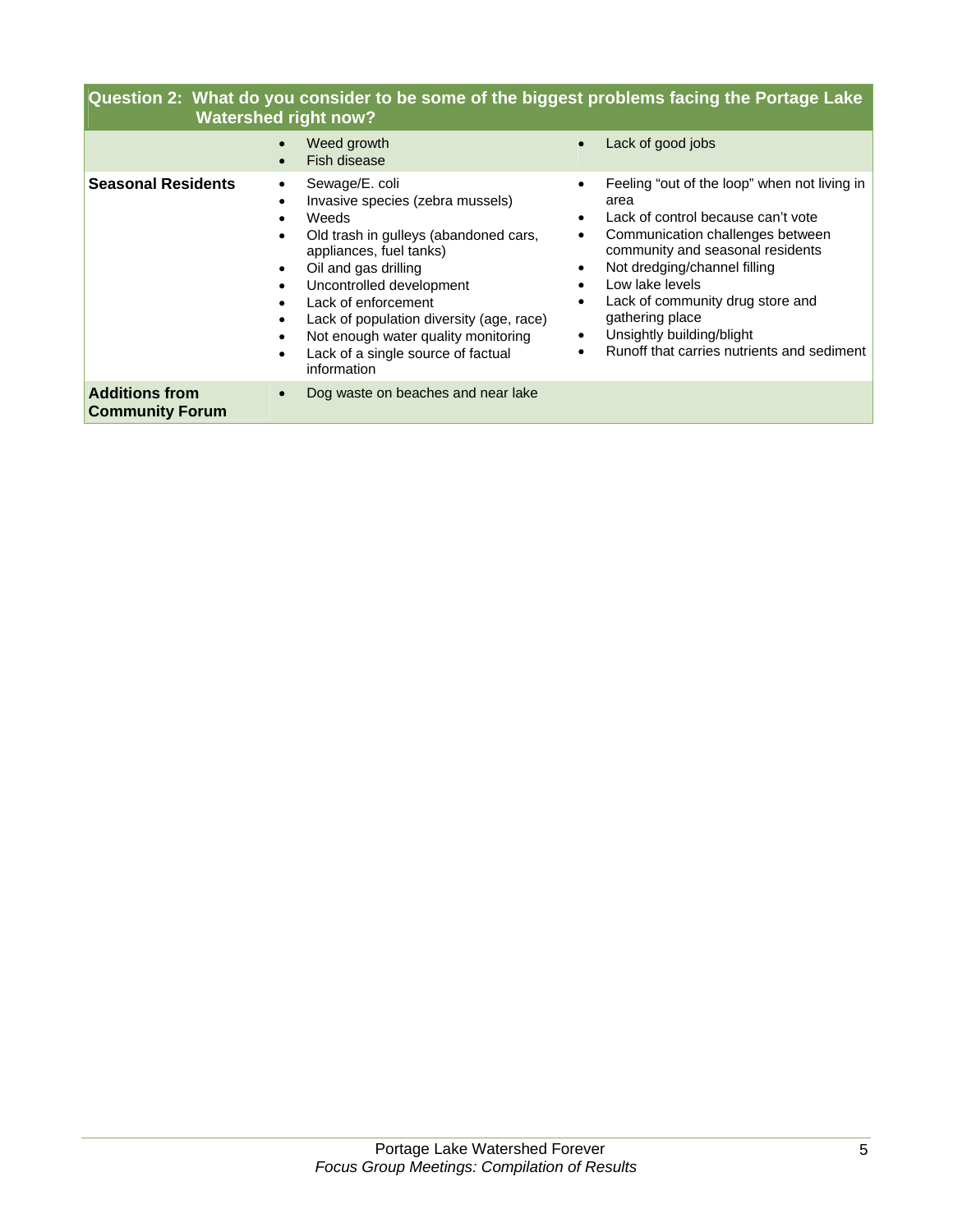| Question 3: What are some possible solutions to these problems? |                                                                                                                                                                                                                                                                                                                                                                                                                                                                                                                                                                                                                                                                                                                                                                                                        |                                                                                                                                                                                                                                                                                                                                                                                                                                                                                                                                                                                                                                                                                                                                                                                                                                                                                                                                                                                    |
|-----------------------------------------------------------------|--------------------------------------------------------------------------------------------------------------------------------------------------------------------------------------------------------------------------------------------------------------------------------------------------------------------------------------------------------------------------------------------------------------------------------------------------------------------------------------------------------------------------------------------------------------------------------------------------------------------------------------------------------------------------------------------------------------------------------------------------------------------------------------------------------|------------------------------------------------------------------------------------------------------------------------------------------------------------------------------------------------------------------------------------------------------------------------------------------------------------------------------------------------------------------------------------------------------------------------------------------------------------------------------------------------------------------------------------------------------------------------------------------------------------------------------------------------------------------------------------------------------------------------------------------------------------------------------------------------------------------------------------------------------------------------------------------------------------------------------------------------------------------------------------|
| <b>Property Owners</b>                                          | Regulate boat launches for invasive<br>$\bullet$<br>species<br>Use phosphorus-free/organic lawn<br>$\bullet$<br>fertilizer<br>Educate public/watershed<br>$\bullet$<br>users/landowners<br><b>Sewers</b><br>$\bullet$<br>Alternatives to road salt<br>More people volunteering to help clean up<br>$\bullet$<br>roads/watershed in general<br>Adopt forest management practices<br>$\bullet$<br>Zoning<br>$\bullet$<br>Ordinances<br>Regulation<br>Enforcement<br>Apply for grants to assist with road repairs •                                                                                                                                                                                                                                                                                       | Fix storm sewers to help with overflow<br>$\bullet$<br>Expand trash options-days and locations<br>$\bullet$<br>Recycle (encourage more people to do<br>$\bullet$<br>so)<br>Leaf/branches/grass drop off (to be used<br>$\bullet$<br>in compost)<br>Take advantage of hazardous waste<br>$\bullet$<br>disposal days<br>Additional air and water quality monitoring<br>$\bullet$<br>Increase awareness of governmental<br>$\bullet$<br>regulations<br>Beach maintenance/cleanup<br>$\bullet$<br>Water tower (what is the cost)?<br>$\bullet$<br>Clean Marine Program<br>$\bullet$<br>Paving eroding roads<br>$\bullet$<br>Additional, sensible zoning (township and<br>village)                                                                                                                                                                                                                                                                                                      |
| <b>Educators</b>                                                | New/expanded/mandated hookup to<br>$\bullet$<br>sewer system<br>Identification of problems<br>$\bullet$<br>Educating the public about identified<br>$\bullet$<br>problems                                                                                                                                                                                                                                                                                                                                                                                                                                                                                                                                                                                                                              | Additional zoning and land use planning<br>$\bullet$<br>Use of the political process/legislation<br>(federal, state, and local level)                                                                                                                                                                                                                                                                                                                                                                                                                                                                                                                                                                                                                                                                                                                                                                                                                                              |
| <b>Agriculture &amp; Land</b><br><b>Developers/Managers</b>     | Update/develop township master plans<br>$\bullet$<br>Money<br>$\bullet$<br>Endowment(s)<br>$\bullet$<br><b>Community involvement</b><br>$\bullet$<br>Accurate facts and fact-based solutions<br>Accurate information sharing with<br>everyone<br>Get information from MSU<br>$\bullet$<br><b>Extension/Conservation District-</b><br>Agricultural (specific facts)<br>Sharing information/educating community<br>Organization/leadership/facilitation<br>Outreach to stakeholders<br><b>Conservation District</b><br>$\bullet$<br>Assist those interested in land protection<br>efforts<br>Lake-friendly lawn fertilizing<br>$\bullet$<br>Septic system ordinance<br>Responsible development-maintain<br>trees<br>Options for sewage treatment needs<br>Kill swans<br>Land use planning/planned growth | <b>Cluster developments</b><br>$\bullet$<br>Vibrant economy with jobs to support<br>$\bullet$<br>young families<br>Increased and universal access to the<br>watershed<br>Predictive modeling (to determine impacts<br>$\bullet$<br>of land use on watershed)<br>Enforcement<br>$\bullet$<br>Consistent application/enforcement of<br>$\bullet$<br>various regulations (especially wetlands)<br>More/continued water quality monitoring<br>$\bullet$<br>Inventory uncapped wells<br>$\bullet$<br>Leveraging school resources<br>$\bullet$<br>Manage access<br>$\bullet$<br>Explore costs and benefits of alternative<br>sources of energy (i.e., wind power vs.<br>views)<br>Economic development planning<br>$\bullet$<br>Messaging/branding<br>Public marina<br>Protect public lands<br>$\bullet$<br>Develop strategy for public lands and<br>$\bullet$<br>access<br>Make best use of watershed for youth<br>$\bullet$<br>Manage for "total health" of the watershed<br>$\bullet$ |
| <b>Natural Resource</b><br><b>Managers</b>                      | Beet juice as an alternative to road salt<br>$\bullet$<br>Soy-based product as an alternative to<br>road brine<br>Reduce runoff from agriculture through<br>$\bullet$<br>education and voluntary Best<br>Management Practices (BMPs)<br>More land owner education through<br>$\bullet$<br>Groundwater Stewardship program<br>(AmeriCorps)                                                                                                                                                                                                                                                                                                                                                                                                                                                              | Use of phosphorus-free fertilizer<br>$\bullet$<br>Citizen planner program/land use<br>$\bullet$<br>education<br>Household hazardous waste collection<br>$\bullet$<br>Leverage and engage schools<br>$\bullet$<br>Monitor watershed<br>$\bullet$<br>Educate boaters about invasive species<br>$\bullet$<br>More marinas<br>$\bullet$<br>Educate visitors and seasonal residents<br>$\bullet$                                                                                                                                                                                                                                                                                                                                                                                                                                                                                                                                                                                        |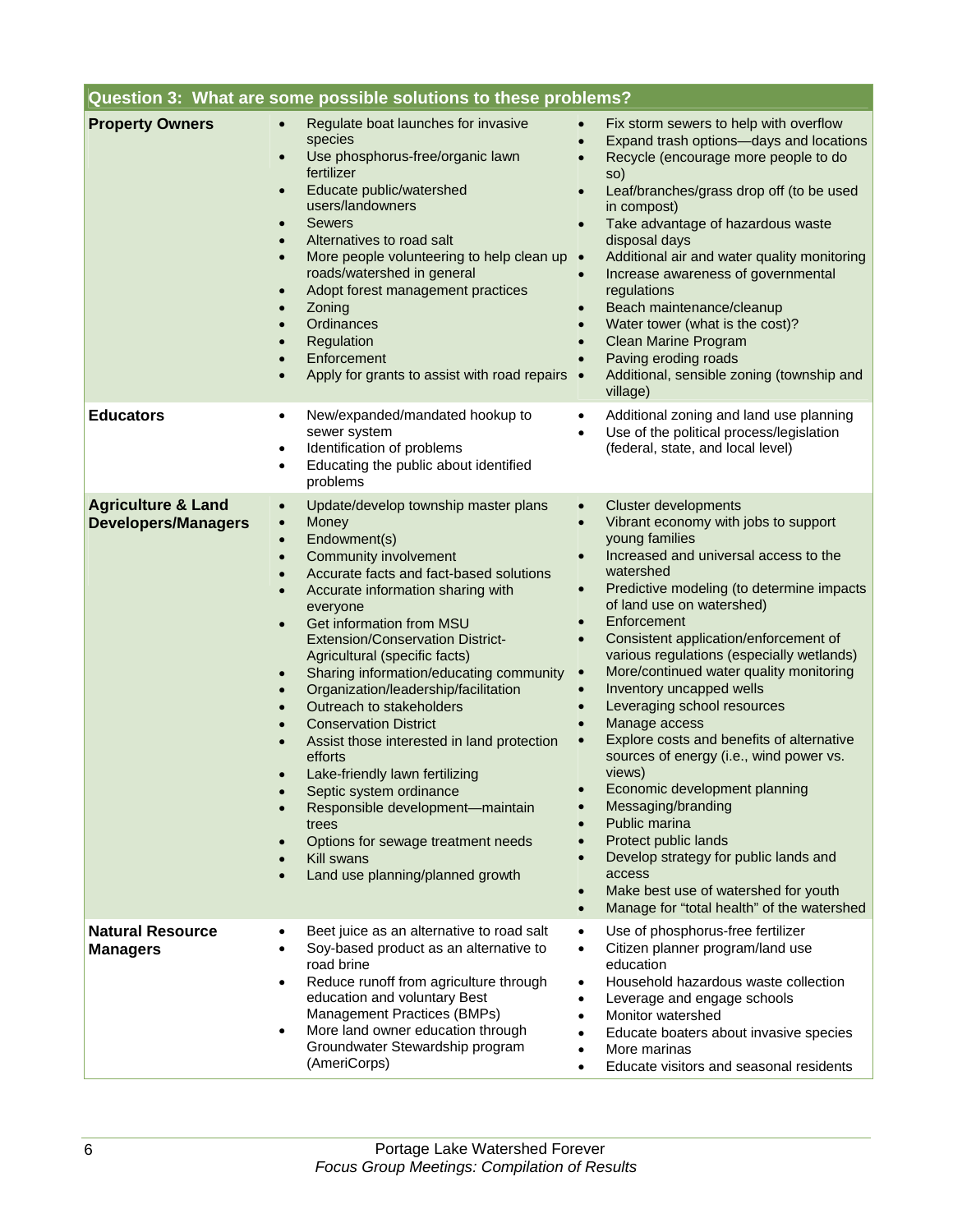| Question 3: What are some possible solutions to these problems? |                                                                                                                                                                                                                                                                                                                                                                                                                            |                                                                                                                                                                                                                                                                                                                                                                                                                                                                                           |
|-----------------------------------------------------------------|----------------------------------------------------------------------------------------------------------------------------------------------------------------------------------------------------------------------------------------------------------------------------------------------------------------------------------------------------------------------------------------------------------------------------|-------------------------------------------------------------------------------------------------------------------------------------------------------------------------------------------------------------------------------------------------------------------------------------------------------------------------------------------------------------------------------------------------------------------------------------------------------------------------------------------|
| <b>Natural Resource</b><br><b>Managers</b>                      | Zoning ordinance(s) with strict BMPs<br>Central sewer system around the lake<br>and/or clustered septic systems<br>Storm water retention ponds<br>Identify inadequate septic systems<br>Increased boater stewardship education<br>Clean Marina Program<br>Maintain a riparian buffer strip along lake<br>and streams<br>Support state and federal legislation<br>Invasive species management programs                      | Develop a central hub for watershed<br>information<br>Continued/increased monitoring within the<br>$\bullet$<br>watershed<br>Restoration of critical lake habitat<br>$\bullet$<br><b>Protect biodiversity</b><br>$\bullet$                                                                                                                                                                                                                                                                |
| <b>Local Government</b>                                         | Fish stocking<br>Effective zoning and enforcement<br>Expand sewer system<br>Protect feeder creeks and groundwater<br>Have riparian owners leave/install buffer<br>strips on riparian zones<br>Community education<br>Increase/continue use of local resources<br>(Conservation District, Little River Band,<br>MSU Extension, etc.)<br>Money to support local government<br>capacities<br>Resources to enforce regulations | Convene local units of government<br>$\bullet$<br>(provide food!) to discuss unifying goals<br>County summits<br>$\bullet$<br>Attitude and behavioral change<br>$\bullet$<br>Educate seasonal population<br>$\bullet$<br>Fact-based communication<br>Develop a "source" of good information<br>$\bullet$<br>More jobs<br>$\bullet$<br>Land protection and strategy<br>$\bullet$<br>Affordable housing<br>$\bullet$<br>Article in Michigan Township Association<br>$\bullet$<br>newsletter |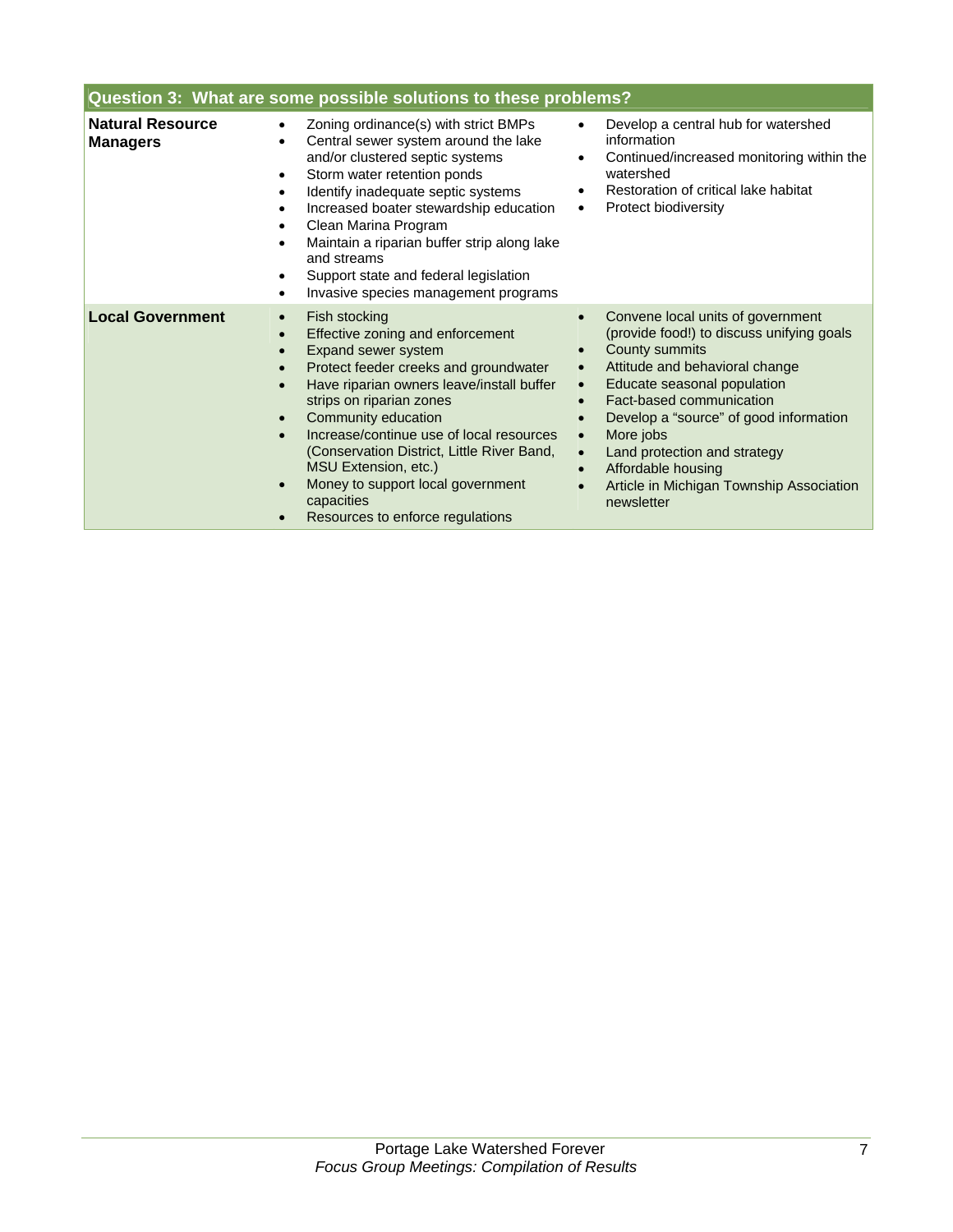| Question 3: What are some possible solutions to these problems?             |                                                                                                                                                                                                                                                                                                                                                                                                                                                                                                                                                                                                                                                                                                                                                     |                                                                                                                                                                                                                                                                                                                                                                                                                                                                                                                                                                                                                                                                                                                                                             |
|-----------------------------------------------------------------------------|-----------------------------------------------------------------------------------------------------------------------------------------------------------------------------------------------------------------------------------------------------------------------------------------------------------------------------------------------------------------------------------------------------------------------------------------------------------------------------------------------------------------------------------------------------------------------------------------------------------------------------------------------------------------------------------------------------------------------------------------------------|-------------------------------------------------------------------------------------------------------------------------------------------------------------------------------------------------------------------------------------------------------------------------------------------------------------------------------------------------------------------------------------------------------------------------------------------------------------------------------------------------------------------------------------------------------------------------------------------------------------------------------------------------------------------------------------------------------------------------------------------------------------|
| Recreation, Tourism,<br><b>Business &amp; Civic</b><br><b>Organizations</b> | Get money/resources<br>Come to consensus on goals and actions<br>$\bullet$<br>Increase communication among<br>$\bullet$<br>stakeholders in the community<br>Community education-including adults<br>$\bullet$<br>More community involvement<br>$\bullet$<br>Political pressure (i.e., invasive species)<br>Positive social pressure to be a good<br>$\bullet$<br>watershed steward<br>Leverage existing communication<br>opportunities<br>Provide family-friendly vacations/visits<br>$\bullet$<br>Integrate water into school curriculum<br>Develop a paid summer student program<br>$\bullet$<br>and/or after-school program around water                                                                                                         | Develop a website<br>Planned growth<br>$\bullet$<br>Establish an environmental ombudsman<br>$\bullet$<br>Identify and follow best practices<br>$\bullet$<br>Develop practical solutions<br>$\bullet$<br>Develop effective/focused regulations to<br>$\bullet$<br>support the watershed<br>Establish a single source of factual<br>$\bullet$<br>information<br>Develop unifying, responsive plans<br>$\bullet$<br>among various units of local government<br>(county, townships, tribe, village)<br>Dredge the channel<br>$\bullet$<br>Provide accurate data/information<br>$\bullet$                                                                                                                                                                        |
| <b>Youth/Students</b>                                                       | Upgrading septic and/or sewer systems<br>$\bullet$<br>Use alternatives to current land use<br>$\bullet$<br>practices (i.e.: use phosphorus free<br>fertilizer)                                                                                                                                                                                                                                                                                                                                                                                                                                                                                                                                                                                      | Planning ahead for population increase<br>$\bullet$<br>Educating residents and visitors about<br>$\bullet$<br>watershed issues<br>Pick up waste and litter<br>$\bullet$                                                                                                                                                                                                                                                                                                                                                                                                                                                                                                                                                                                     |
| <b>Seasonal Residents</b>                                                   | Weed control<br>$\bullet$<br>Install buffer strips along shore and<br>$\bullet$<br>streams<br>Education about impacts of septic<br>$\bullet$<br>systems and fertilizer practices<br>Study current status of and options for<br>$\bullet$<br>sewage treatment (pros, cons, cost)<br>Promote low impact activities like<br>$\bullet$<br>canoeing, sailing, kayaking<br>Explore expanding mailing of "Grapevine"<br>$\bullet$<br>Planned development/smart growth<br>Protect wetlands<br>Promote relationships to various<br>watersheds (subwatersheds, Lake MI,<br>Great Lakes Basin)<br>Clean up waste (use magnet)<br>$\bullet$<br>Develop comprehensive web site<br>$\bullet$<br>including a web based composite of the<br>health of the watershed | Use tax bills to disseminate information<br>$\bullet$<br>Build communication and collaboration<br>$\bullet$<br>among various groups working within<br>watershed<br>Increase awareness of local amenities<br>$\bullet$<br>such as walk-in health clinic<br>Expand Onekama School's water quality<br>$\bullet$<br>monitoring efforts<br>Build citizen capacity through periodic<br>$\bullet$<br>meetings related to watershed plan<br>Involve residents in water quality<br>$\bullet$<br>monitoring<br>Clean streets and storm drains in Village<br>$\bullet$<br>Develop a plan to control oil and gas<br>$\bullet$<br>drilling and cap abandoned wells<br>Promote Monday night music program<br>$\bullet$<br>Offer summer boat and bike rentals<br>$\bullet$ |

| than you do?                  |                                                                                                                                                                                                                                                                                                                                  | Question 4: Have you ever had a conflict with other people who use the watershed differently                                                                                                                                                           |
|-------------------------------|----------------------------------------------------------------------------------------------------------------------------------------------------------------------------------------------------------------------------------------------------------------------------------------------------------------------------------|--------------------------------------------------------------------------------------------------------------------------------------------------------------------------------------------------------------------------------------------------------|
| <b>Property Owners</b>        | Jet skiers and other water users<br>Sewer project (primarily cost concern,<br>seasonal vs. permanent residents)<br>Clear cutting<br>Snowmobilers and other users<br>Private property rights vs. the greater<br>$\bullet$<br>good<br>Disagreement with certain development<br>projects (those that block public views of<br>lake) | Outdoor wood stoves<br>Noise pollution (car races)<br>$\bullet$<br>Road ends as public access sites<br>Bicyclists and drivers (no bike lane)<br>$\bullet$<br>With some governmental agencies<br>(MDEQ critical dune designation and<br>beach grooming) |
| <b>Educators</b>              | Fisherman and other recreational users<br>Native American fishing rights<br>٠                                                                                                                                                                                                                                                    | Sewer (primarily cost concerns, those<br>that have an existing functioning system,<br>fears of population increasing if sewers<br>are expanded)                                                                                                        |
| <b>Agriculture &amp; Land</b> | Wind energy/aesthetics or views<br>$\bullet$                                                                                                                                                                                                                                                                                     | Land developer/community relationship                                                                                                                                                                                                                  |
|                               |                                                                                                                                                                                                                                                                                                                                  |                                                                                                                                                                                                                                                        |
| 8                             | Portage Lake Watershed Forever                                                                                                                                                                                                                                                                                                   |                                                                                                                                                                                                                                                        |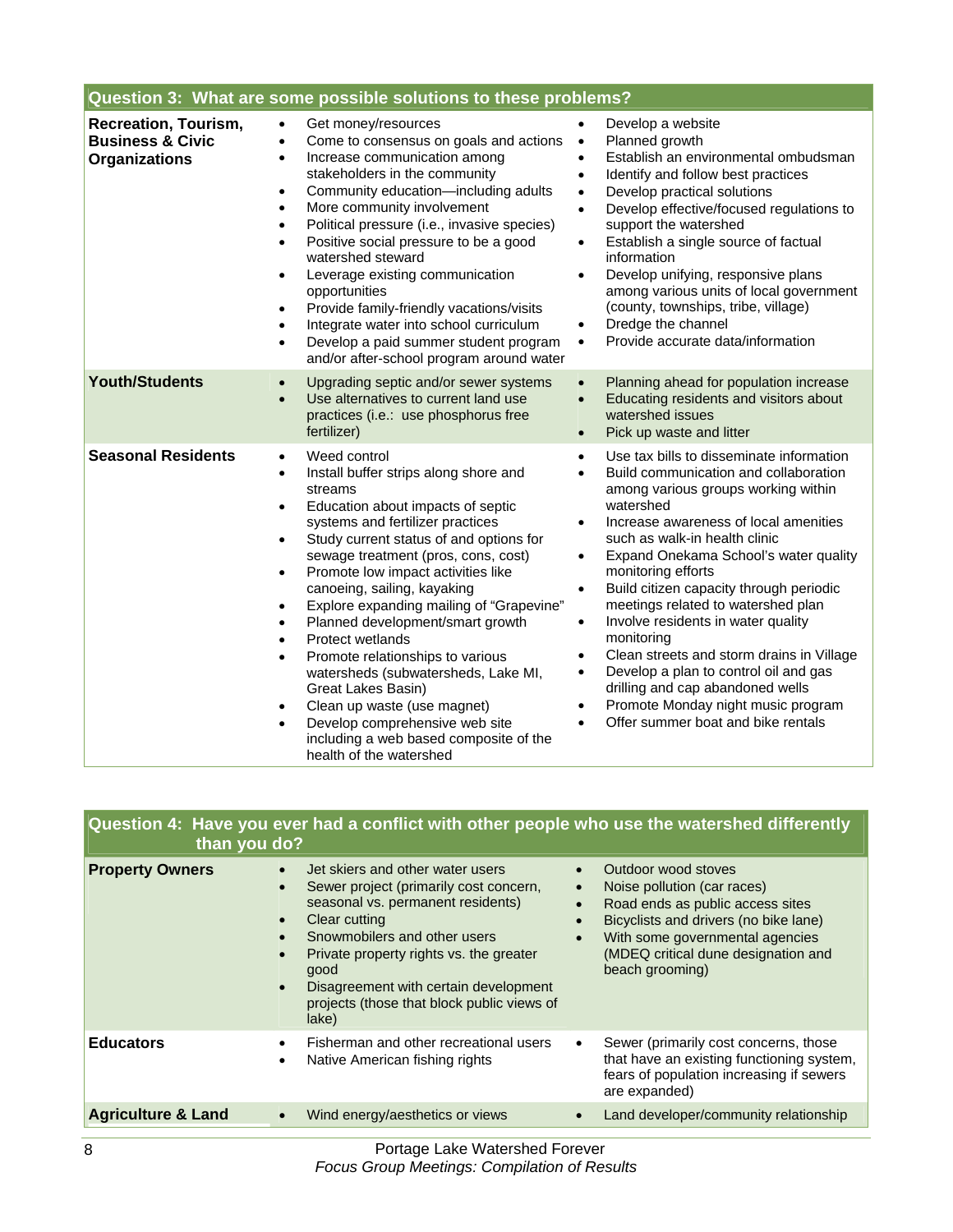| Question 4: Have you ever had a conflict with other people who use the watershed differently<br>than you do? |                                                                                                                                                                                                                                                                                                                                                             |                                                                                                                                                                                                                                                                                                                                          |
|--------------------------------------------------------------------------------------------------------------|-------------------------------------------------------------------------------------------------------------------------------------------------------------------------------------------------------------------------------------------------------------------------------------------------------------------------------------------------------------|------------------------------------------------------------------------------------------------------------------------------------------------------------------------------------------------------------------------------------------------------------------------------------------------------------------------------------------|
| <b>Developers/Managers</b>                                                                                   | Portage Point Inn and residents<br>$\bullet$<br>(complicated)<br>Oil drilling and impact on well water<br>$\bullet$<br>(muddy)<br>Agricultural practices and other uses<br>$\bullet$<br>(spraying, etc.)<br>Interruption of well water supply (dry)<br>$\bullet$<br>Road use and maintenance<br>$\bullet$<br>Vandalism to land developer signs<br>$\bullet$ | Competing land use interests<br>$\bullet$<br>Enforcement issues/lack of capacity<br>$\bullet$<br>Need for building unity around community<br>$\bullet$<br>proposals<br>Loss of trees due to development<br>$\bullet$<br>Guidelines for trees, etc., for<br>$\bullet$<br>developments (covenants)                                         |
| <b>Natural Resource</b><br><b>Managers</b>                                                                   | Sewers and septic systems<br>٠<br>Managing growth<br>$\bullet$<br>Wetland development/filling<br>$\bullet$<br>Property rights<br>$\bullet$                                                                                                                                                                                                                  | Perceptions about water quality and<br>$\bullet$<br>problem sources<br>Boating conflicts with jet skis<br>٠<br>Complexity/various/layers of government<br>and regulations                                                                                                                                                                |
| <b>Local Government</b>                                                                                      | Sewer and septic issue<br>$\bullet$<br>Personal water crafts (jet skis) and other<br>$\bullet$<br>lake users<br>Boaters and no wake zones<br>$\bullet$<br>Seasonal users and permanent residents<br>$\bullet$<br>Trespassing on private property/public<br>$\bullet$<br>access adjacent to private property                                                 | Lack of angler stewardship (keeping over<br>$\bullet$<br>limit, keeping undersized fish, disposing<br>of unwanted species/size)<br>Boaters/personal water crafts and<br>$\bullet$<br>swimmers<br>People pressure-increasing population<br>$\bullet$<br>and use                                                                           |
| <b>Recreation, Tourism,</b><br><b>Business &amp; Civic</b><br><b>Organizations</b>                           | Septic vs. sewer issue<br>$\bullet$<br>Growth vs. no growth<br>$\bullet$<br>Property rights vs. property regulations<br>$\bullet$<br>Regulatory conflicts and inconsistencies<br>$\bullet$<br>Misguided regulation<br>$\bullet$                                                                                                                             | Public access and use<br>$\bullet$<br>Season residents and permanent<br>$\bullet$<br>residents<br>Lack of factual information<br>$\bullet$<br>Agricultural practices that don't promote<br>$\bullet$<br>sustainable agriculture<br>Golf courses as sources of pollutants<br>$\bullet$                                                    |
| <b>Youth/Students</b>                                                                                        | Fishing vs. water skiing<br>$\bullet$                                                                                                                                                                                                                                                                                                                       | Water sports and water fowl hunting<br>$\bullet$                                                                                                                                                                                                                                                                                         |
| <b>Seasonal Residents</b>                                                                                    | Wounded water fowl<br>$\bullet$<br>Duck season/disruptive (sound, safety)<br>$\bullet$<br>Hunting season/difficult to walk and feel<br>$\bullet$<br>safe<br>Large power boats/quiet time<br>٠<br>4 <sup>th</sup> of July activities start sooner and last<br>longer<br>Road end use for accessing the lake                                                  | Over fertilization of property<br>$\bullet$<br>Projects that remain unfinished<br>$\bullet$<br>Commercial vs. private interests<br>$\bullet$<br>Wake in the no wake zone<br>$\bullet$<br>Public parking on private property<br>$\bullet$<br>Kids jumping off channel wall (drugs,<br>$\bullet$<br>drinking, no security or life jackets) |
| <b>Additions from</b><br><b>Community Forum</b>                                                              | Dog waste and beach users<br>Littering and beach users<br>MDEQ Critical Dune designation and<br>$\bullet$<br>need to clear sand from parking lot and<br>public access sites (Captain Langland<br>Park)                                                                                                                                                      | Not abiding by no wake zone in channel<br>and other users<br>Real estate development and trout<br>$\bullet$<br>streams                                                                                                                                                                                                                   |

|                  |                            | Question 5: Are there certain cultural, historic, or environmental sites or resources that you |
|------------------|----------------------------|------------------------------------------------------------------------------------------------|
|                  | think should be protected? |                                                                                                |
| Business Country | $1.21 \pm 1.1$             |                                                                                                |

| <b>Property Owners</b> | Little Eden well<br>ALL parks<br>$\bullet$<br>Public access sites<br>$\bullet$<br>Views of the lake<br>$\bullet$<br>Farming/agriculture<br>$\bullet$<br>Centennial farms<br>$\bullet$<br><b>Beaches</b><br>$\bullet$<br>Gazebo at Portage Point Beach<br>$\bullet$<br><b>Marshes</b><br>$\bullet$ | Creeks and streams<br>$\bullet$<br>Aesthetic quality of watershed<br>$\bullet$<br>Arts and culture (perhaps a museum in<br>$\bullet$<br>the future)<br>Five registered historical sites in the<br>$\bullet$<br>watershed<br><b>Historic homes</b><br>$\bullet$<br>Portage Point Inn<br>$\bullet$<br>Wildlife |
|------------------------|---------------------------------------------------------------------------------------------------------------------------------------------------------------------------------------------------------------------------------------------------------------------------------------------------|--------------------------------------------------------------------------------------------------------------------------------------------------------------------------------------------------------------------------------------------------------------------------------------------------------------|
|------------------------|---------------------------------------------------------------------------------------------------------------------------------------------------------------------------------------------------------------------------------------------------------------------------------------------------|--------------------------------------------------------------------------------------------------------------------------------------------------------------------------------------------------------------------------------------------------------------------------------------------------------------|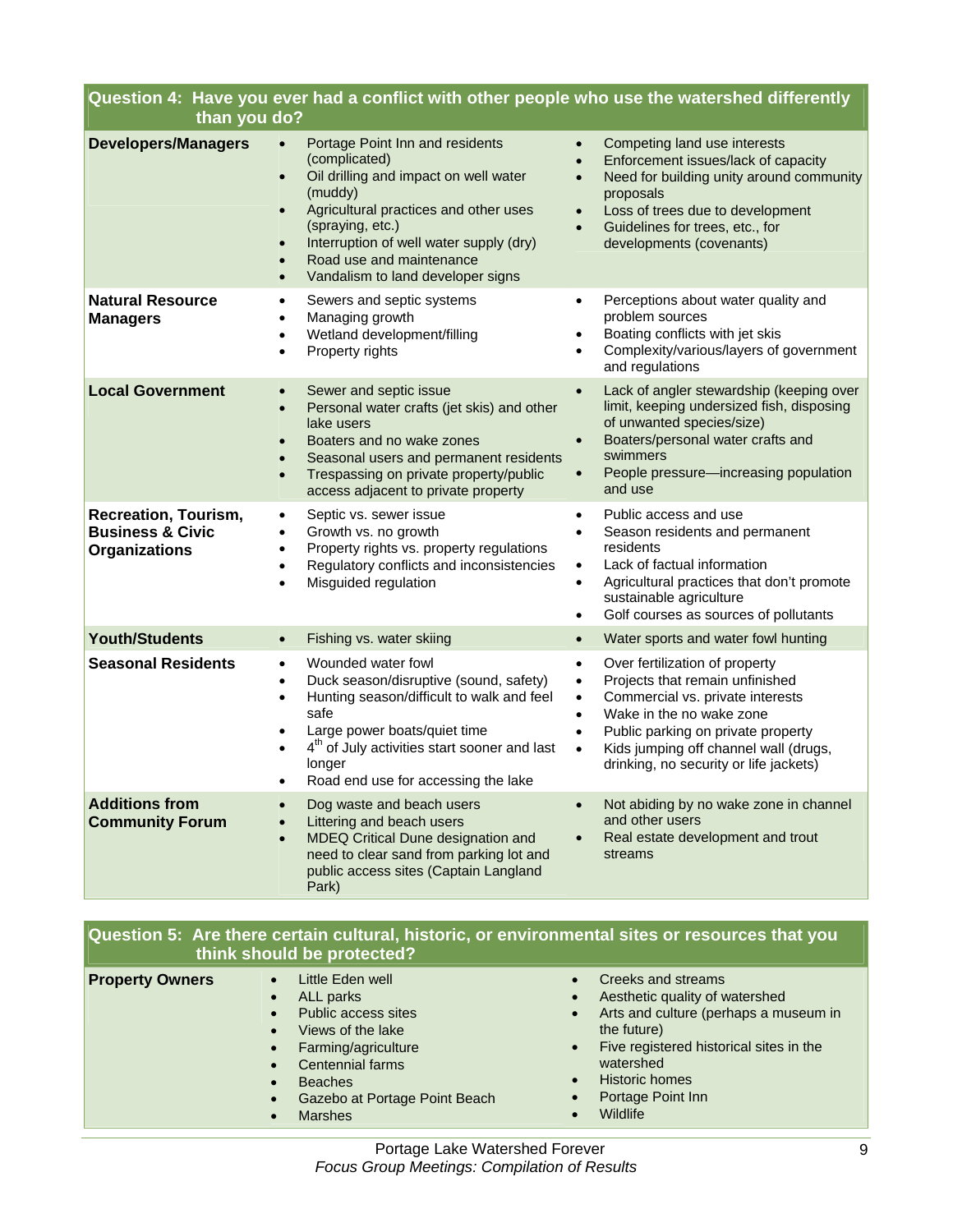| Question 5: Are there certain cultural, historic, or environmental sites or resources that you<br>think should be protected? |                                                                                                                                                                                                                                                                                                                                                                                                                                                                                                                                 |                                                                                                                                                                                                                                                                                                                                                                                                     |  |
|------------------------------------------------------------------------------------------------------------------------------|---------------------------------------------------------------------------------------------------------------------------------------------------------------------------------------------------------------------------------------------------------------------------------------------------------------------------------------------------------------------------------------------------------------------------------------------------------------------------------------------------------------------------------|-----------------------------------------------------------------------------------------------------------------------------------------------------------------------------------------------------------------------------------------------------------------------------------------------------------------------------------------------------------------------------------------------------|--|
|                                                                                                                              | Fishing<br>$\bullet$                                                                                                                                                                                                                                                                                                                                                                                                                                                                                                            | Water quality<br>$\bullet$<br>Health of EVERYTHING in the watershed<br>$\bullet$<br>(natural resources, people, economy, etc.)                                                                                                                                                                                                                                                                      |  |
| <b>Educators</b>                                                                                                             | Channel to Lake Michigan (dredge)<br>$\bullet$<br>Maintain Channel break walls<br>$\bullet$<br>North Point Park<br>$\bullet$                                                                                                                                                                                                                                                                                                                                                                                                    | All parks and boat launches maintained<br>and enhanced<br>Maintain current or similar population<br>densities                                                                                                                                                                                                                                                                                       |  |
| <b>Agriculture &amp; Land</b><br><b>Developers/Managers</b>                                                                  | Wetlands<br>$\bullet$<br>Feeder streams<br>$\bullet$<br>Morals and values of community<br>$\bullet$<br>Access (both public and private<br>$\bullet$<br>(neighbors))<br>Lake water quality<br>$\bullet$<br><b>Beaches</b><br>$\bullet$<br>Channel<br>$\bullet$<br>Open space/agriculture<br>$\bullet$<br>Development density<br>$\bullet$<br>Portage Point Inn<br>$\bullet$<br>County fair grounds<br>$\bullet$<br>Artesian well<br>$\bullet$<br><b>Glen Park</b><br>$\bullet$<br>All parks and public access sites<br>$\bullet$ | Groundwater<br><b>Historical artifacts</b><br><b>Fisheries</b><br>Fish stocking<br>Sailing (and races)<br>Charter boat industry<br><b>Tribal resources</b><br>City park and boat launch<br>Rights of all people in the watershed<br>Views and access<br>$\bullet$<br>Conservancy-owned land and access<br>Schools<br>$\bullet$<br>General economy<br>$\bullet$<br>Commercial development/properties |  |
| <b>Natural Resource</b><br><b>Managers</b>                                                                                   | Wetlands<br>$\bullet$<br>Feeder creeks<br>٠<br>Springs<br>٠<br>Artesian wells<br>$\bullet$<br>Groundwater<br>$\bullet$<br>Fish and wildlife/nature<br>$\bullet$<br>Lake (don't accelerate aging process)<br>$\bullet$<br>Dunes<br>$\bullet$<br>Aesthetics/views<br>$\bullet$                                                                                                                                                                                                                                                    | Public access-all parks/beaches/boater<br>$\bullet$<br>access<br>Fish stocking<br>$\bullet$<br>Fish and wildlife for consumption<br>٠<br>Schools<br>Fair grounds<br>Existing economic base<br>٠<br><b>Historical sites</b><br>Water clarity<br>$\bullet$                                                                                                                                            |  |
| <b>Local Government</b>                                                                                                      | Portage Point Inn<br>$\bullet$<br><b>Glen Park</b><br>$\bullet$<br>All parks<br>$\bullet$<br><b>Beaches</b><br><b>Public access locations</b><br><b>Views</b><br>Historic resources/places<br>$\bullet$<br>Registered historic places<br>$\bullet$<br>Centennial farms<br>$\bullet$<br>Fishery<br>$\bullet$                                                                                                                                                                                                                     | Feeder streams<br>Groundwater<br>School<br>Dunes<br>Open space<br><b>Orchards</b><br>Agriculture<br>Wetlands<br>Access to lake Michigan through the<br>channel                                                                                                                                                                                                                                      |  |
| Recreation, Tourism,<br><b>Business &amp; Civic</b><br><b>Organizations</b>                                                  | Glen Park<br>$\bullet$<br>All parks<br>٠<br>Public access<br>٠<br>Fishery<br>Feeder creeks<br>$\bullet$<br>Access to Lake Michigan through the<br>٠<br>channel<br><b>Trails</b><br>$\bullet$<br>Historic buildings (including those that<br>٠<br>aren't officially historical)<br>Groundwater<br>Green space<br>$\bullet$                                                                                                                                                                                                       | <b>Trees</b><br>Air quality<br>Surface water quality<br>Wetlands<br>Wildlife<br>Tourism<br>Schools<br>Library<br>Camps<br>County fair grounds                                                                                                                                                                                                                                                       |  |
| <b>Youth/Students</b>                                                                                                        | Public access<br>$\bullet$<br>Farms/agriculture<br>$\bullet$<br>Timber<br>$\bullet$                                                                                                                                                                                                                                                                                                                                                                                                                                             | Fishery<br>Clean water<br>Green space                                                                                                                                                                                                                                                                                                                                                               |  |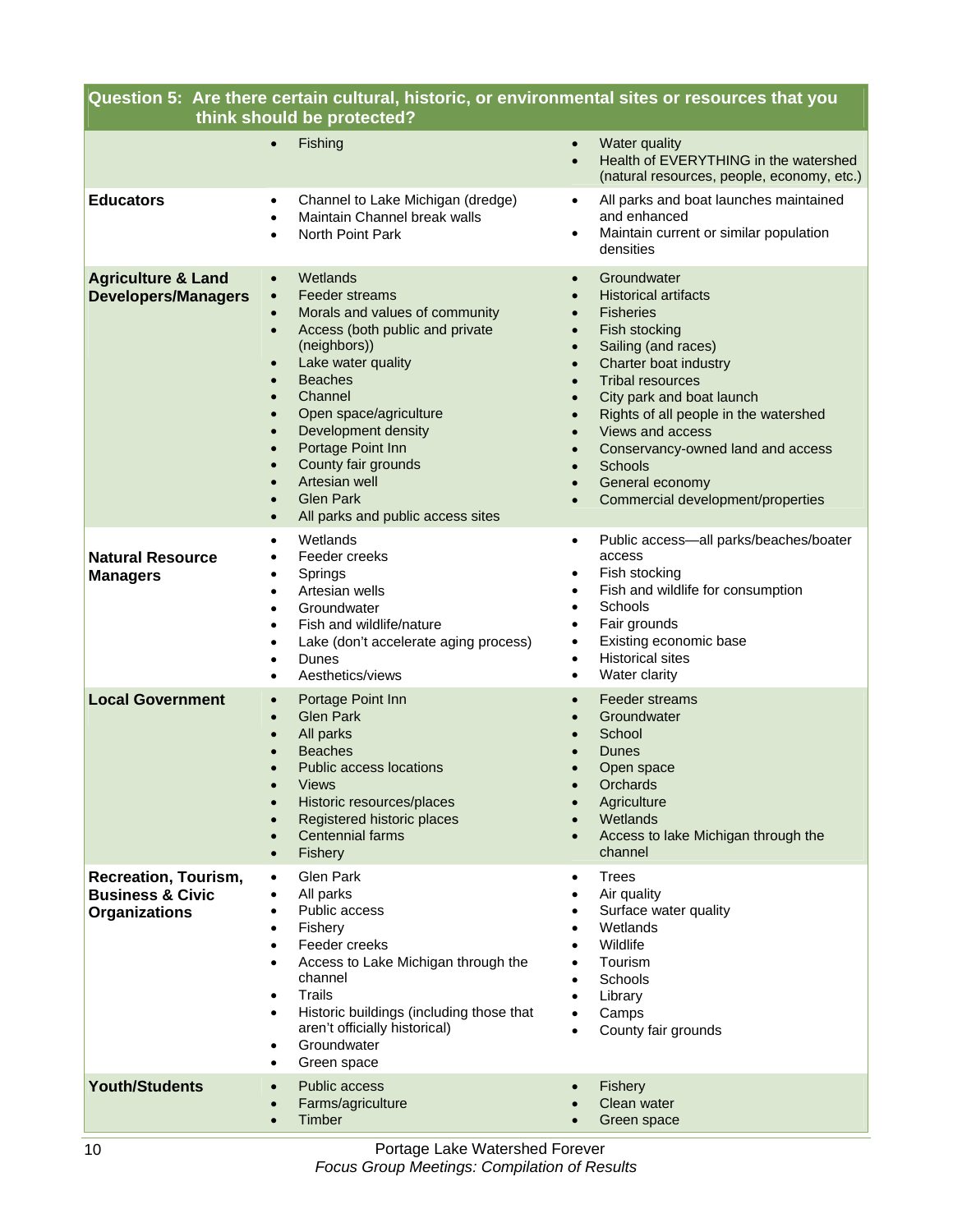## **Question 5: Are there certain cultural, historic, or environmental sites or resources that you think should be protected?**

|                                                 | Views of lake                                                                                                                                                                                            | Water level<br>$\bullet$                                                                                                                                                  |
|-------------------------------------------------|----------------------------------------------------------------------------------------------------------------------------------------------------------------------------------------------------------|---------------------------------------------------------------------------------------------------------------------------------------------------------------------------|
| <b>Seasonal Residents</b>                       | Keep the remaining sand roads as sand<br>٠<br>(rural character)<br>Artesian wells<br>Springs and wetlands<br>Green space along lake<br>Glen Park, Village Park, all parks<br>Lake water quality<br>Views | <b>Beaches</b><br>$\bullet$<br>Items listed in Question 1 (How do use the<br>watershed?)<br>Fair grounds<br>Walk-in health clinic<br>Eagle nests (not sure where located) |
| <b>Additions from</b><br><b>Community Forum</b> | Timber line around watershed<br>$\bullet$                                                                                                                                                                | Knowledge of historic and ancient<br>shorelines of Portage Lake and Lake<br>Michigan                                                                                      |

|                                                                                    | Question 6:  How do you get most of your information about the Portage Lake Watershed?                                                                                                                                                                                                      |                                                                                                                                                                                                                                                                                                                                                                   |
|------------------------------------------------------------------------------------|---------------------------------------------------------------------------------------------------------------------------------------------------------------------------------------------------------------------------------------------------------------------------------------------|-------------------------------------------------------------------------------------------------------------------------------------------------------------------------------------------------------------------------------------------------------------------------------------------------------------------------------------------------------------------|
| <b>Property Owners</b>                                                             | Many people do not read the paper or<br>$\bullet$<br>listen to the radio (could include<br>something with tax bills)<br>Newsletters (Portage Point Grapevine)<br>$\bullet$<br>Portage Lake Association website and<br>$\bullet$<br>links<br>Internet (everyone at meeting used<br>Internet) | <b>EPA</b> website<br>$\bullet$<br>Word of mouth<br>$\bullet$<br><b>DNR</b>                                                                                                                                                                                                                                                                                       |
| <b>Educators</b>                                                                   | Past studies of Portage Lake and its<br>watershed<br>Data the school/students collected (water<br>$\bullet$<br>quality monitoring)                                                                                                                                                          | Village and Township meetings<br>$\bullet$<br>Word of mouth<br>$\bullet$<br><b>DNR</b><br>$\bullet$<br><b>DEQ</b><br>$\bullet$                                                                                                                                                                                                                                    |
| <b>Agriculture &amp; Land</b><br><b>Developers/Managers</b>                        | Rumor<br>$\bullet$<br>Innuendo<br>$\bullet$<br>Township minutes<br>$\bullet$<br>Grapevine (should adopt concept to whole .<br>$\bullet$<br>community)<br><b>Mike Acton</b><br>Portage Lake Association and website                                                                          | Onekama Township Planning<br>$\bullet$<br><b>Commission/Master Plan</b><br><b>Manistee Conservation District</b><br>$\bullet$<br><b>MDEQ</b><br><b>NOAA</b><br>$\bullet$<br>Onekama School water quality monitoring<br>$\bullet$<br>reports                                                                                                                       |
| <b>Natural Resource</b><br><b>Managers</b>                                         | <b>MDEQ</b><br>$\bullet$<br>Little River Band of Ottawa Indians<br><b>MDNR</b>                                                                                                                                                                                                              | <b>Manistee Conservation District</b><br>$\bullet$<br>People who use the watershed<br>$\bullet$<br>Soil mapping (USDA)<br>$\bullet$                                                                                                                                                                                                                               |
| <b>Local Government</b>                                                            | <b>Community meetings</b><br>$\bullet$<br>Local government meeting minutes<br><b>Mike Acton</b><br>$\bullet$<br><b>Conservation District</b><br><b>MSU Extension</b><br><b>DNR</b><br><b>DEQ</b>                                                                                            | <b>EPA</b><br>$\bullet$<br><b>NOAA</b><br>$\bullet$<br><b>Manistee News Advocate</b><br>$\bullet$<br>Other ideas on how to reach people<br>$\bullet$<br>(mailings, brochures, contact with property<br>owners, other townships, media/newspaper<br>relations, public access channel, websites,<br>radio, thematic signage ["Entering Portage Lake<br>Watershed"]) |
| <b>Recreation, Tourism,</b><br><b>Business &amp; Civic</b><br><b>Organizations</b> | Mike Acton<br>$\bullet$<br>Public meetings<br>$\bullet$<br>Newspaper<br>$\bullet$<br><b>Bulletin boards</b><br>$\bullet$<br>Internet/community websites<br>$\bullet$<br>Library<br>Local government meeting minutes<br>Michigan Land Use Institute                                          | <b>Grand Traverse Regional Land</b><br>$\bullet$<br>Conservancy<br>Portage Lake Association<br>$\bullet$<br>Grapevine<br>$\bullet$<br><b>Realtors</b><br>$\bullet$<br><b>MDEQ</b><br>$\bullet$<br>Township offices<br>$\bullet$<br>Manistee County offices<br>$\bullet$                                                                                           |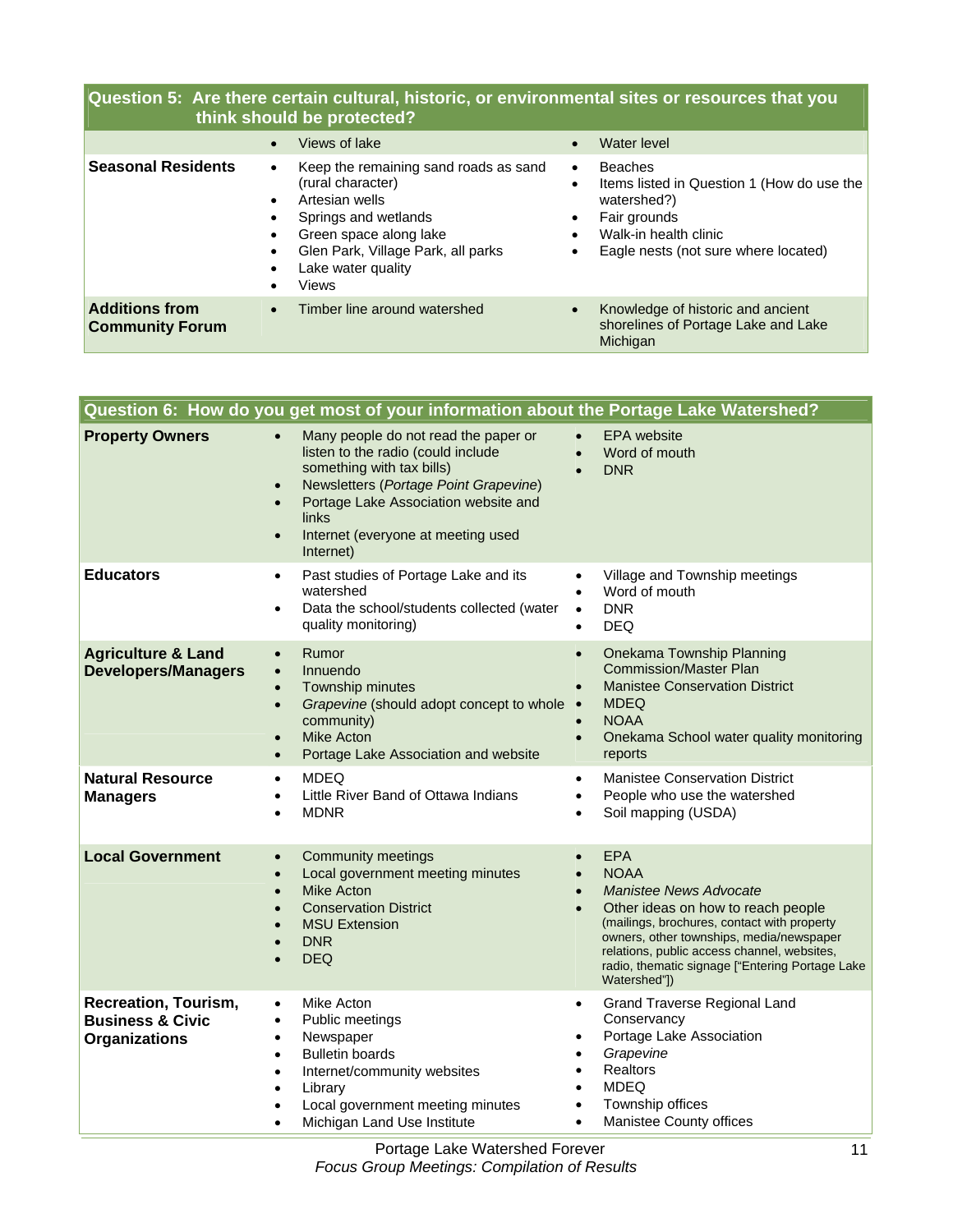| Question 6: How do you get most of your information about the Portage Lake Watershed? |                                                                                                                                                                                                                                                                                                                                                          |                                                                                                                                                                                                                                                                                                                  |  |
|---------------------------------------------------------------------------------------|----------------------------------------------------------------------------------------------------------------------------------------------------------------------------------------------------------------------------------------------------------------------------------------------------------------------------------------------------------|------------------------------------------------------------------------------------------------------------------------------------------------------------------------------------------------------------------------------------------------------------------------------------------------------------------|--|
| <b>Youth/Students</b>                                                                 | Water quality monitoring<br>$\bullet$<br>Past reports and studies<br>$\bullet$                                                                                                                                                                                                                                                                           | Mr. Hunter and other teachers<br>Internet and web sites<br>$\bullet$                                                                                                                                                                                                                                             |  |
| <b>Seasonal Residents</b>                                                             | Portage Point Summer Resort Corporation •<br>$\bullet$<br>"Grapevine"<br>Word of mouth (hardware store)<br>$\bullet$<br>Library<br>$\bullet$<br>Portage Lake Association newsletter and<br>$\bullet$<br>web site<br>Mike Acton<br>$\bullet$<br>Email<br>$\bullet$<br>Portage Lake Garden Club<br>$\bullet$<br>Homeowner/subdivision meeting<br>$\bullet$ | News Advocate<br><b>Health Department</b><br>$\bullet$<br>Township and Village meetings and<br>$\bullet$<br>minutes<br>Tosebo News Chain<br>$\bullet$<br>Other ideas on how to reach people (a<br>web site is needed, enclosure with tax<br>bills, extend cable internet, Village posting<br>board, post office) |  |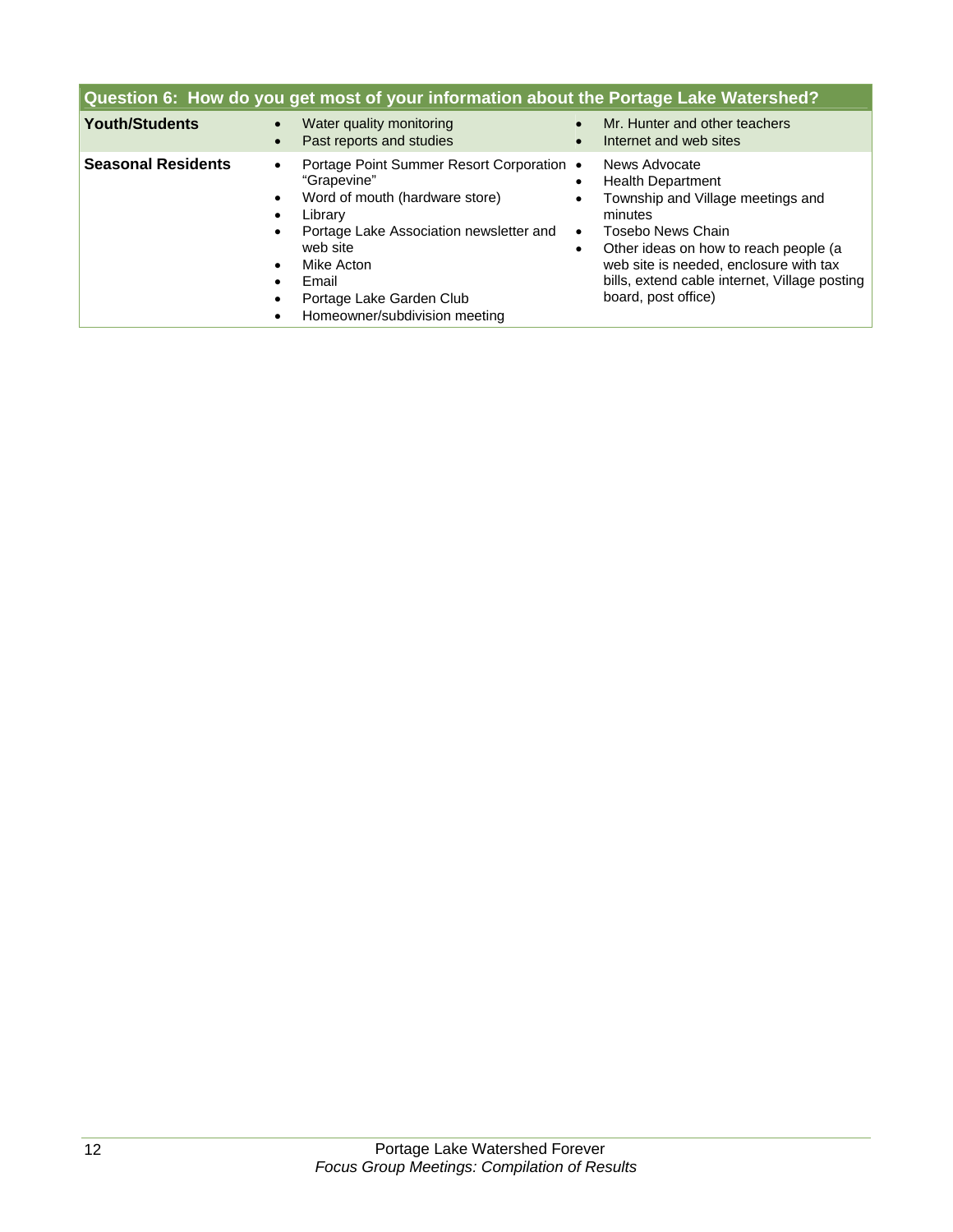| Question 7: Are there certain sources of information you consider more trustworthy than<br>others? |           |                                                                                                                                                    |                                                  |                                                                                                       |
|----------------------------------------------------------------------------------------------------|-----------|----------------------------------------------------------------------------------------------------------------------------------------------------|--------------------------------------------------|-------------------------------------------------------------------------------------------------------|
| <b>Property Owners</b>                                                                             | $\bullet$ | Mike Acton<br>US Army Corps of Engineers<br><b>DNR</b><br>DEQ (Mike Stifler, Brian Myers, Brad<br>Slater)<br><b>Manistee Conservation District</b> | $\bullet$<br>$\bullet$<br>$\bullet$<br>$\bullet$ | Colleges/universities<br><b>Fisheries researchers</b><br>Health department<br>Avid fishermen          |
| <b>Educators</b>                                                                                   |           | Past studies<br>Data the school/students collected                                                                                                 | $\bullet$                                        | <b>DNR</b><br><b>DEQ</b>                                                                              |
| <b>Agriculture &amp; Land</b><br><b>Developers/Managers</b>                                        |           | Looking for info that is relevant and<br>complete, not obsolete or conflicting<br>Grapevine                                                        | $\bullet$                                        | MDEQ, MSU Extension, Conservation<br>District (but there are limitations based on<br>money/resources) |
| <b>Natural Resource</b><br><b>Managers</b>                                                         |           | All are trusted, but there is no central source for fact-based information                                                                         |                                                  |                                                                                                       |
| <b>Local Government</b>                                                                            |           | All are trusted, but there is no central source for fact-based information                                                                         |                                                  |                                                                                                       |
| <b>Recreation, Tourism,</b><br><b>Business &amp; Civic</b><br><b>Organizations</b>                 | $\bullet$ | All are trusted, but there is no central source for fact-based information                                                                         |                                                  |                                                                                                       |
| <b>Youth/Students</b>                                                                              | $\bullet$ | All are trusted, but there is no central source for fact-based information                                                                         |                                                  |                                                                                                       |
| <b>Seasonal Residents</b>                                                                          | ٠         | All are trusted, but there is no central source for fact-based information                                                                         |                                                  |                                                                                                       |
| <b>Additions from</b><br><b>Community Forum</b>                                                    |           | All are trusted, but there is no central source for fact-based information                                                                         |                                                  |                                                                                                       |

| Question 8: Imagine the Portage Lake Watershed 50 years from now (2057)—what do you want<br>it to look like? |                                                                                                                                                                                                                                                                                                  |                                                                                                                                                                                                                                                                                                                                                                 |  |
|--------------------------------------------------------------------------------------------------------------|--------------------------------------------------------------------------------------------------------------------------------------------------------------------------------------------------------------------------------------------------------------------------------------------------|-----------------------------------------------------------------------------------------------------------------------------------------------------------------------------------------------------------------------------------------------------------------------------------------------------------------------------------------------------------------|--|
| <b>Property Owners</b>                                                                                       | Fewer weeds<br>Not a lot different<br>$\bullet$<br>Same or higher water levels<br>$\bullet$<br>Improved property values<br>$\bullet$<br>More parks/public access<br>$\bullet$<br>Want to be able to view the lake as drive<br>around<br>More trails (bicycle tours/walking/hiking)<br>$\bullet$  | Still has trees<br>$\bullet$<br>More paved roads (less clay, dirt,<br>$\bullet$<br>erosion)<br>Better zoning<br>$\bullet$<br>Lake still takes on colors of the sky<br>$\bullet$<br>Keep abundant wildlife<br>$\bullet$<br>Economic opportunities-place for future<br>$\bullet$<br>generations to work and live<br>Proper/sufficient infrastructure<br>$\bullet$ |  |
| <b>Educators</b>                                                                                             | A lot like it is right now<br>٠                                                                                                                                                                                                                                                                  | Planned growth and development<br>$\bullet$<br>including green space, views of the lake,<br>all interests are engaged and benefit                                                                                                                                                                                                                               |  |
| <b>Agriculture &amp; Land</b><br><b>Developers/Managers</b>                                                  | Progress<br>Unity<br>$\bullet$<br>Lake aging at a natural pace<br><b>Sewers</b><br>$\bullet$<br>Stakeholders focused on common good<br>$\bullet$<br>of lake<br>Land preservation plans<br>$\bullet$<br>Thriving fishery<br>$\bullet$                                                             | Jobs (diverse)<br>$\bullet$<br>Entrepreneurs<br>$\bullet$<br>Protected and wisely planned community<br>$\bullet$<br>Good neighbors<br>$\bullet$<br>Good views<br>$\bullet$<br>Support for businesses that fit watershed<br>goals                                                                                                                                |  |
| <b>Natural Resource</b><br><b>Managers</b>                                                                   | Public access is sustained<br>٠<br>Views of the lake<br>$\bullet$<br>The habitat supports fish and wildlife<br>$\bullet$<br>A universal access boardwalk<br>$\bullet$<br>Access for all types of activities<br>$\bullet$<br><b>Excellent fishery</b><br>Clean, fresh drinking water<br>$\bullet$ | Open space<br>$\bullet$<br>Central sewer system<br>$\bullet$<br>Enforcement<br>$\bullet$<br>High water quality<br>$\bullet$<br>Strict, enforced zoning ordinance(s)<br>$\bullet$<br>Healthy, outstanding schools with water<br>curriculum                                                                                                                       |  |